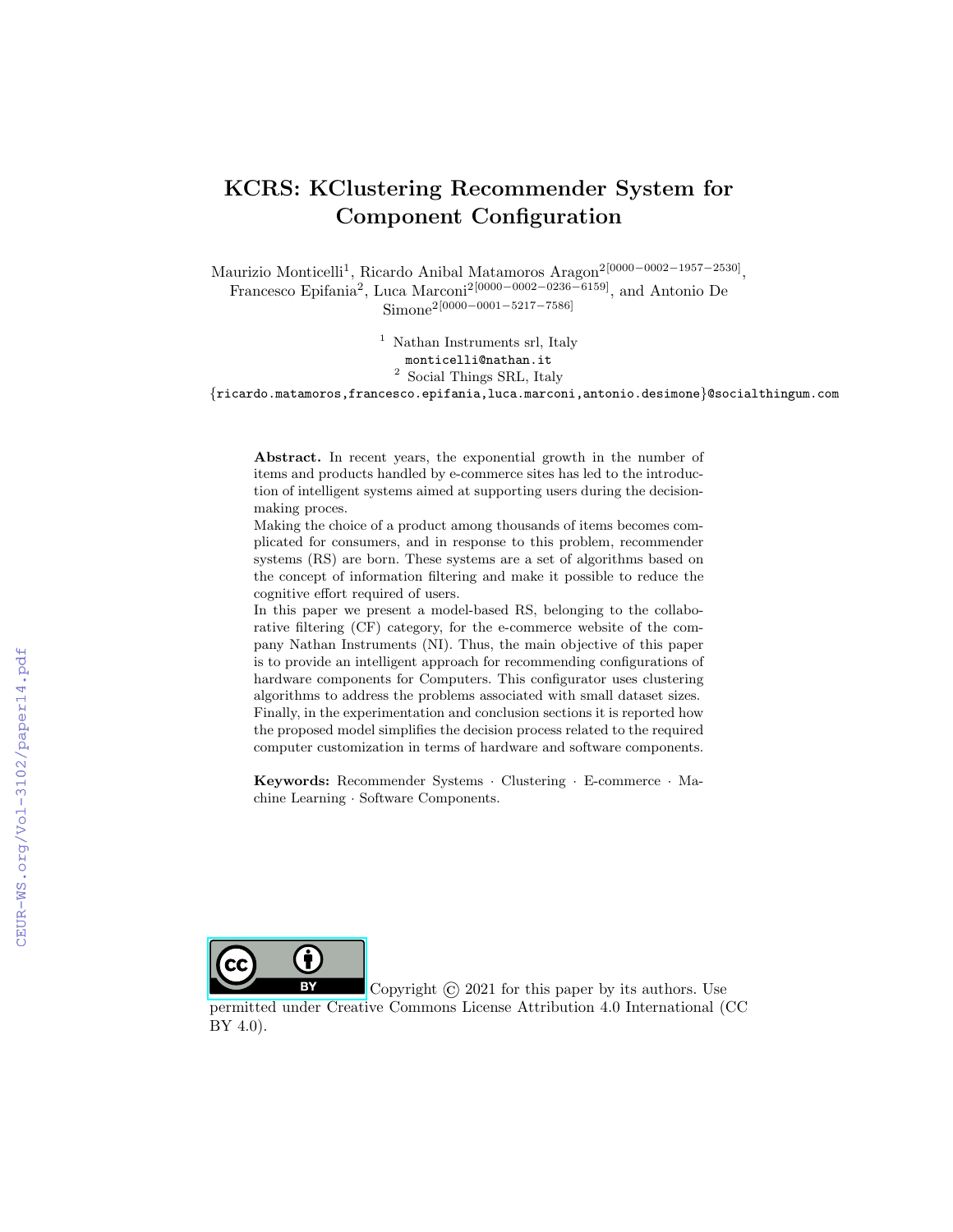# 1 Introduction

This article aims to present the intelligent model created by the NI team, which optimises the process of recommending computer configurations. This RS can be used both within NI's e-commerce and by the company's own technicians who assist customers in ordering and purchasing products in physical shops. [\[1\]](#page-8-0)

Introducing the RS into NI's sales process optimises the customisation of the computer required in terms of hardware, software and various options. [\[18\]](#page-9-0) At the same time, it is able to reduce the time and cost of producing the offers themselves[\[8\]](#page-8-1), which were initially made from a catalogue offer and managed by human resources who had to take into account the compatibility of the basic components available.

Thus, the sales process without RS support was complex: Given the large number of hardware components, the cardinality of possible configurations grew exponentially and required the vendor to memorise the compatibility and budget constraints specified by the customer (PCs intended for office automation rather than processing large amounts of data, preference for a particular operating system, etc).

The introduction of the RS [\[6\]](#page-8-2), on the other hand, automates the collection of requirements and technical specifications that the final configuration must present, and it is the customer who can enter this information in a simple and intuitive way [\[5\]](#page-8-3). The following sections describe state-of-the-art methodologies in the field of artificial intelligence  $(AI)[9,10]$  $(AI)[9,10]$  $(AI)[9,10]$ , such as Machine Learning  $(ML)$ [\[7\]](#page-8-4), used to continuously update knowledge on all the technical specifications of the various components.

In particular, "clustering methodologies" are also reported, which allow to homogeneously group similar configurations and components and thus suggest those that are less distant from user requirements. The storage of knowledge about the technical specifications of the hardware and software products in the catalogue and their processing was carried out through cloud-computing (CC). The article also reports on the experimentation phase carried out to identify the best type of clustering in the case study described, as well as the results and conclusions related to the performance of the RS.

# 2 Clustering Methodologies

For the realisation of the RS it was decided to analyse some clustering methodologies in order to identify similar products on the basis of predefined characteristics, the aim being to make efficient and compatible recommendations with respect to user requirements[\[12\]](#page-9-3).

Two different methodologies were adopted for the subdivision of the products:

– clustering on the hardware components of the products within each user category, so as to search for different types of objects within the same user type;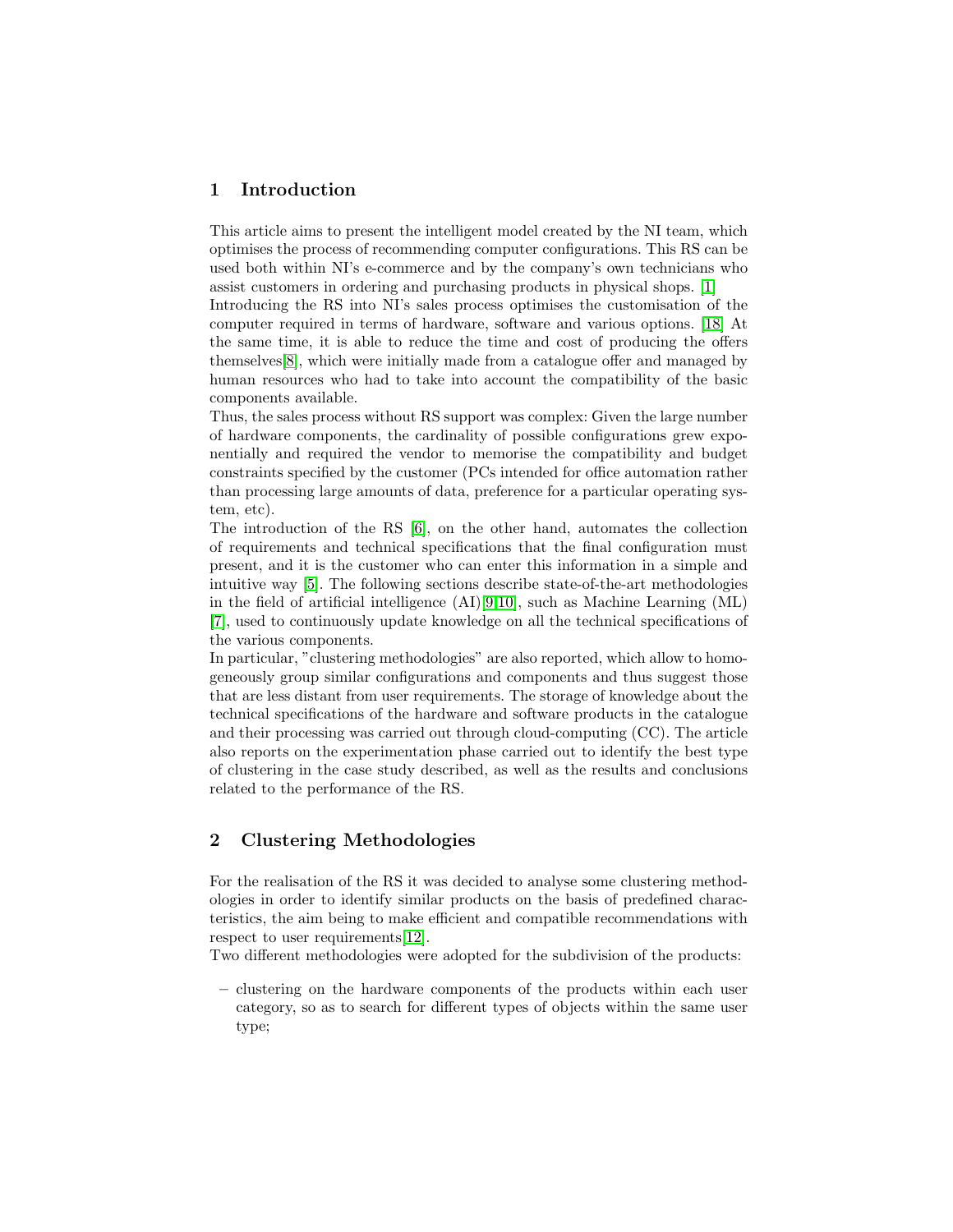– double clustering on the entire range of available products, with the aim of searching for substantial differences between the various objects and classifying them on the basis of the components of each.

Both methods follow using the k-means algorithm, based on vector distance. Although this methodology is the one applied by default, it was decided to study and implement other types of clustering through which similar solutions are reached.

In particular, the different methodologies analysed are:

#### 2.1 K-Means

Defined  $C_1, ..., C_K$  a set of groups containing the observations 1, ..., n, such a set of groups must satisfy the following properties[\[2\]](#page-8-5):

$$
- C_1 \cup C_2 \cup ... \cup C_n = \{1, ..., n\} - C_k \cap C_{k'} = 0, \text{ con } k \neq k'
$$

In K-Means a good grouping of observations is one for which the intra-cluster variation,  $W(C_K)$ , is minimal, i.e. the following problem must be solved [\[13\]](#page-9-4):

$$
min_{C_1,...,C_K} \sum_{K=1}^{K} W(C_K)
$$
\n(1)

where, through the quadratic Euclidean distance, we define

$$
W(C_K) = \frac{1}{|C_k|} \sum_{i,i' \in C_K} \sum_{j=1}^p (x_{ij} - x_{i'j})^2
$$
 (2)

where  $|C_K|$  is the number of observations in cluster K. Thus, the algorithm performs the following steps:

- 1. A value, from 1 to  $K$ , is randomly assigned to each observation;
- 2. The value of the centroid is calculated. The centroid of the k-th cluster is the vector of dimension  $p$  that contains the averages of the variables for the observations in the  $k - th$  cluster;
- 3. Each observation is assigned to the cluster for which the centroid is closest. The proximity is determined by the value of the Euclidean distance.
- 4. Repeat steps 2. and 3. until convergence is achieved.

#### 2.2 Hierarchical clustering

In this type of method, data are associated with a tree structure in such a way that the leaves of the tree correspond to observations and the nodes to subsets of observations. The very nature of the tree introduces a hierarchy into the subsets associated with the branches.

There are two broad families of hierarchical methods: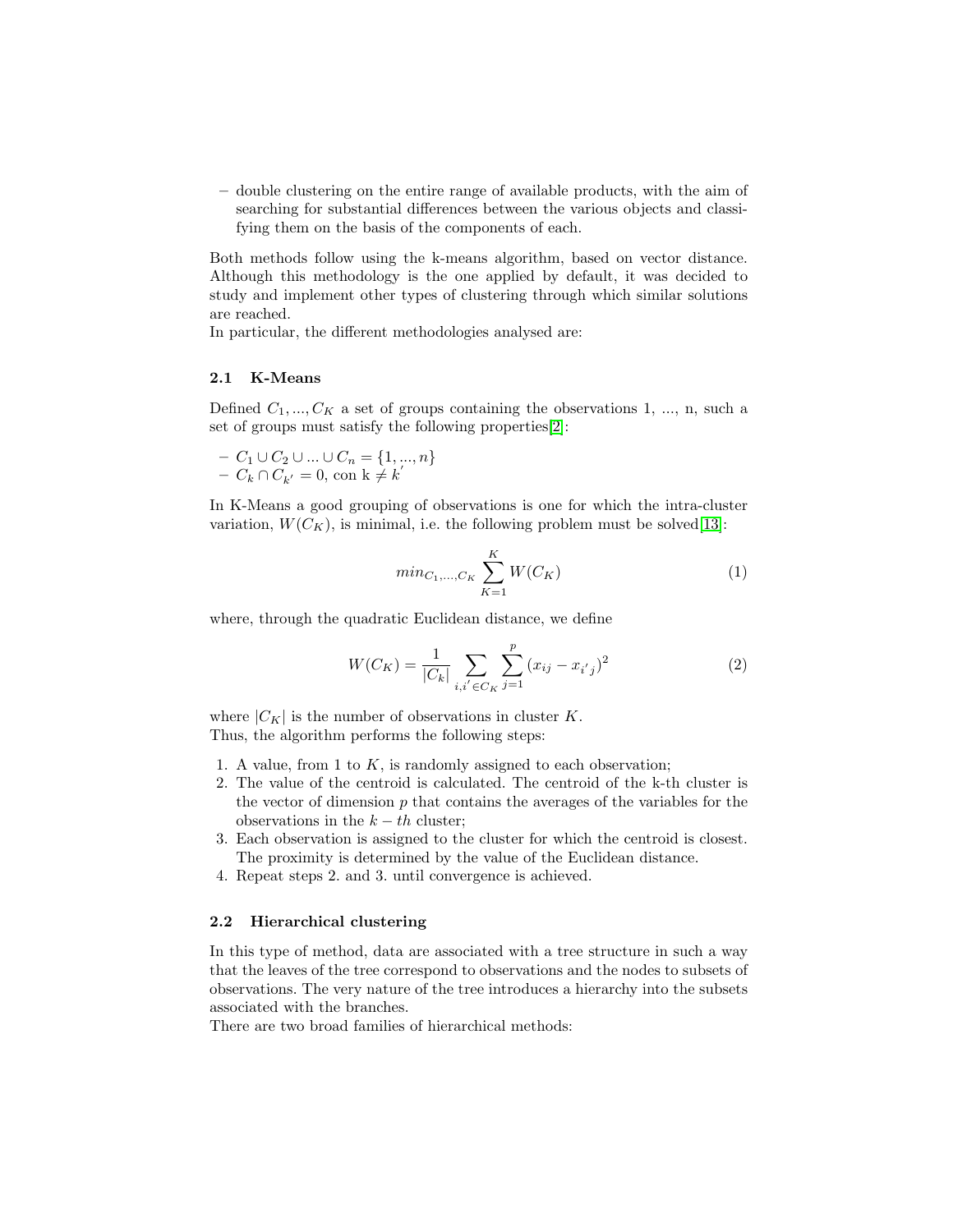- 1. Agglomerative methods [AGNES]: starting from an initial state of n groups, in which each observation is a separate group, one proceeds by making successive mergers of groups with high similarity between them, until  $k = 1$ , i.e. all observations belong to the same group;
- 2. Divisive Methods [DIANA]: starting from an initial state with  $k = 1$  groups, i.e. a single group, one proceeds by successive subdivisions until arriving at  $n$  groups[\[4\]](#page-8-6).

Both procedures operate on a dissimilarity matrix. The main feature of this type of method is that once two groups have been joined they will no longer be separated later, and similarly[\[11\]](#page-9-5), once two groups are separated they will no longer be part of the same cluster. Furthermore, applying an algorithm of this type, the same tree is used for all values of  $k$ , each time referring to a different level of the tree. It is therefore a rigid structure.

#### 2.3 Mini Batch K-Means

In the case of large amounts of data, it is known that the computational complexity of the K-means algorithm increases considerably. Consequently, it was decided to modify K-means clustering for research purposes in order to reduce the computational costs of the algorithm.

Mini-Batch K-means clustering is a variant of K-means clustering in which the size of the data set considered at each interaction is limited. Standard K-means clustering operates on the entire dataset at once, while mini-batch K-means clustering operates on the entire dataset[\[17\]](#page-9-6).

The mini-batches are randomly sampled from the entire dataset and for each new iteration a new random sample is selected and used to update the position of the centroids.

In K-Means clustering by minbatch, clusters are updated by a combination of the mini-batch values and the learning rate. The learning rate decreases during iterations and is the inverse of the number of elements inserted in a specific cluster.

The effect of reducing the learning rate is that the impact of new elements decreases and convergence is achieved when, after several iterations, there are no changes in the clusters. The results of studies on the effectiveness of mini-batch clustering suggest that it can reduce computation time with a slight trade-off with respect to the quality of the final clusters.

## 3 Kcluster recommender system - KCRS

The Kcluster algorithm is able to recommend to the user, whether new or not, products that, based on his past purchases or similarity with other users, can satisfy his need, therefore, the proposed algorithm solves the problem known as cold start, which occurs when a new user registers to the system and has not yet provided any interaction, so it would not be possible to offer him personalised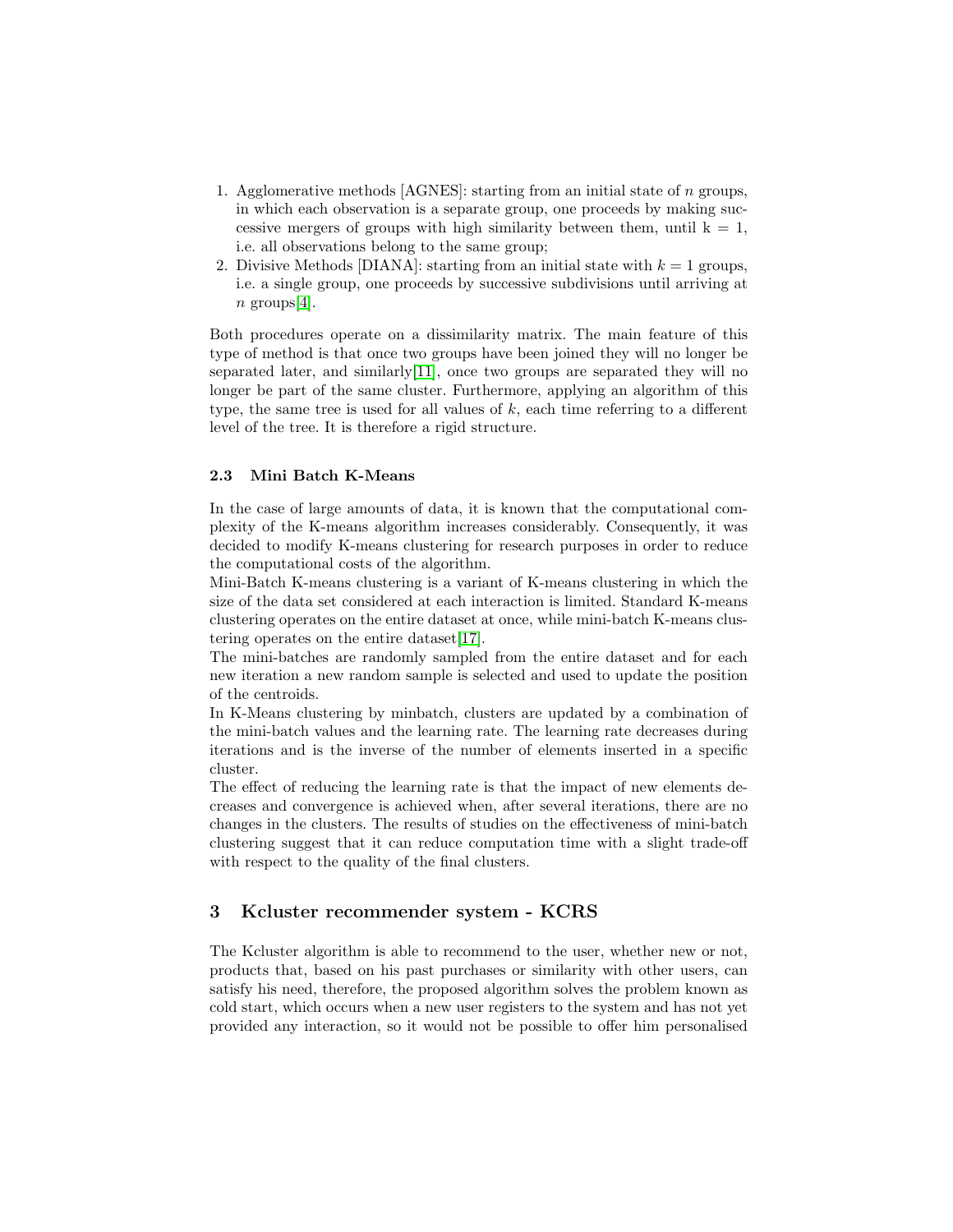recommendations with so little data[\[15\]](#page-9-7).

The defined KCRS model is mainly based on similarities between products. In particular through simulated data, as explained in [ref section] according to precise patterns of computer configurations, two products can be recommended:

- 1. the first one will be extracted on the basis of the similarities that a user (belonging to a specific consumer category) has with other members belonging to the same category;
- 2. The second recommendation is obtained by a double subdivision of the products, again based on the similarity between them, so it is as similar as possible to the products previously purchased by the customer making the request. This second recommendation is futile when the customer is new and has never purchased products from NI. In this specific case, the products extracted will both come from the first search methodology.

All recommendations also respect certain constraints, such as lower price, stock availability and year of publication of the product. The Kcluster algorithm allows you to choose the type of clustering method you prefer from the three implemented K-means, Hierarchical and Mini Batch K-means. Naturally, a default method is set, namely, K-means[\[16\]](#page-9-8).

## 4 NI simulated dataset

Initially, the data available was numerically insufficient for the application of the KCRS algorithm. In particular, there was no identifier to link the different data sets, price list and billing system. As a result, there was insufficient data to validate the recommendations of the products sold. To deal with this problem of lack of data, it was decided to simulate data that followed as closely as possible the real data in the price list and Sales system.

In the domain of computer sales, the relevant data relates to hardware components and therefore it was decided to simulate only three main components, namely:

- Processor
- Ram
- Storage

With the criterion of being able to apply the algorithm to real data, in was decided to simulate again with the following variables:

- User Id
- Product Id
- Selling Price
- Availability
- Date of sale
- Year of production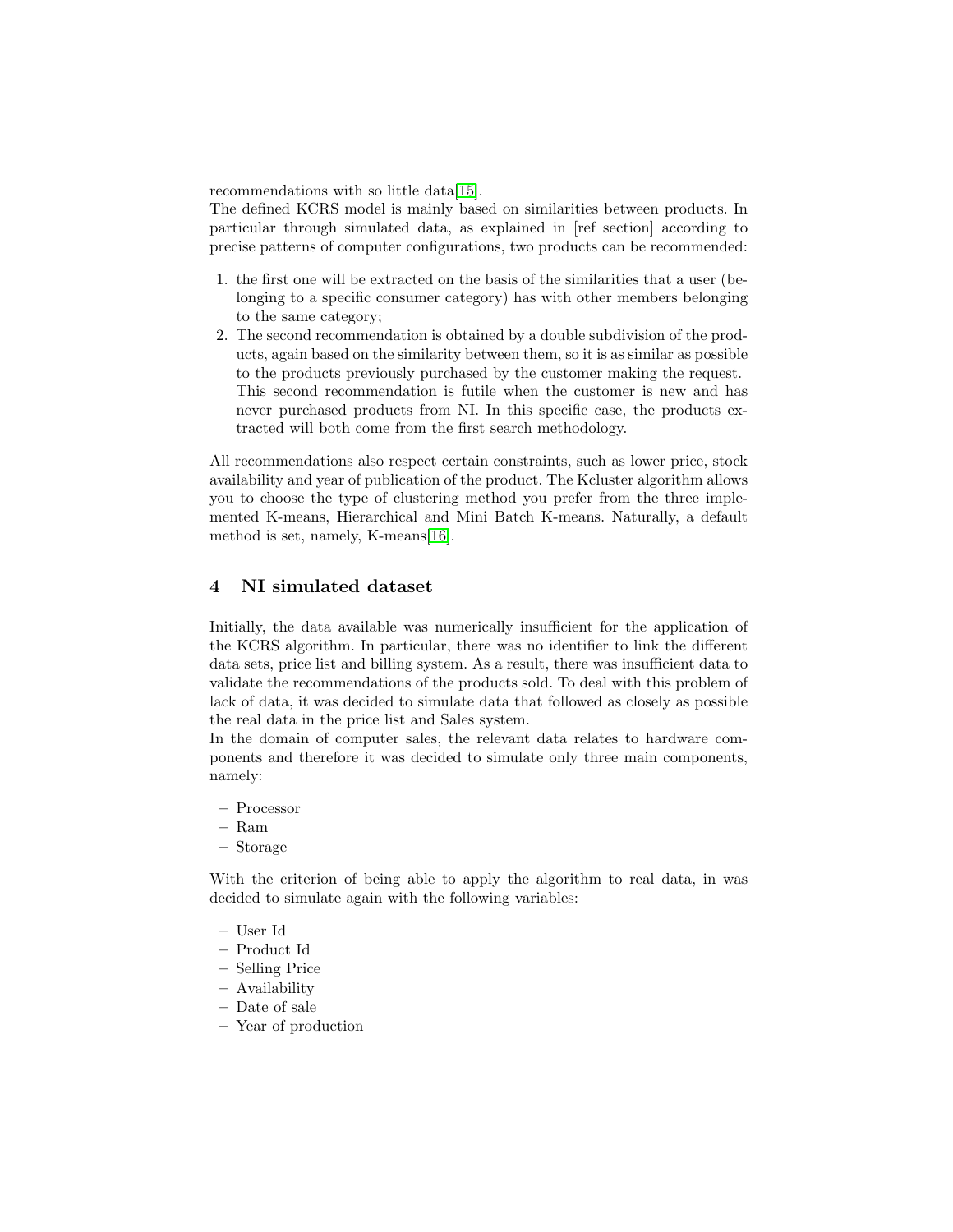The statistical process of simulating the dataset is based on the knowledge of the team of developers and on a survey carried out on a sample of 100 individuals using Google forms, through which the probability of the presence of a certain component within a specific computer was defined.

For this reason, the simulation is based on different patterns of configurations, each with a different extraction probability.

## 5 Evaluation KCRS

Since these are unsupervised algorithms, the evaluation component is not as immediate as for other types of supervised clustering, for which the accuracy of an algorithm is given by the difference of the prediction with respect to the observed value. The choice of the k-optimum  $(K^*)$  is a fundamental procedure to obtain the best product partitioning in both methodologies followed; in particular, the objective is to maximise the distance between clusters (BSS) and minimise the distance between clusters (WSS). To do so, it was decided to implement using two evaluation metrics through which the optimal  $K^*$  can be chosen[\[3\]](#page-8-7).

#### 5.1 Silhouette

Each cluster is represented by a silhouette, which indicates the belonging of a specific point to the reference cluster.

In particular, the closer the value is to 1, the more the point has been "well" classified, and vice versa the further away the point is from unity. The process to apply this metric consists of the following steps:

- 1. consider each observation i in the dataset, assuming  $A$  as the cluster of i;
- 2. calculate the average distance  $a_i$  of i with all other observations in A

$$
a_i = \frac{1}{N_A} \sum_{j \in A, j \neq i} d(i, j) \tag{3}
$$

3. consider each cluster C different from A and define the average distance  $d(i, C)$  of i with the observations in C

$$
d(i, C) = \frac{1}{N_C} \sum_{c \in C} d(i, c)
$$
\n<sup>(4)</sup>

4. calculate  $d(i, C)$  forall  $C \neq A$ , and select the one with  $b_i = min d(i, C), C \neq$ A

The silhouette of  $i$  is defined as:

$$
Sil_i = \frac{b_i - a_i}{max(a_i, b_i)}\tag{5}
$$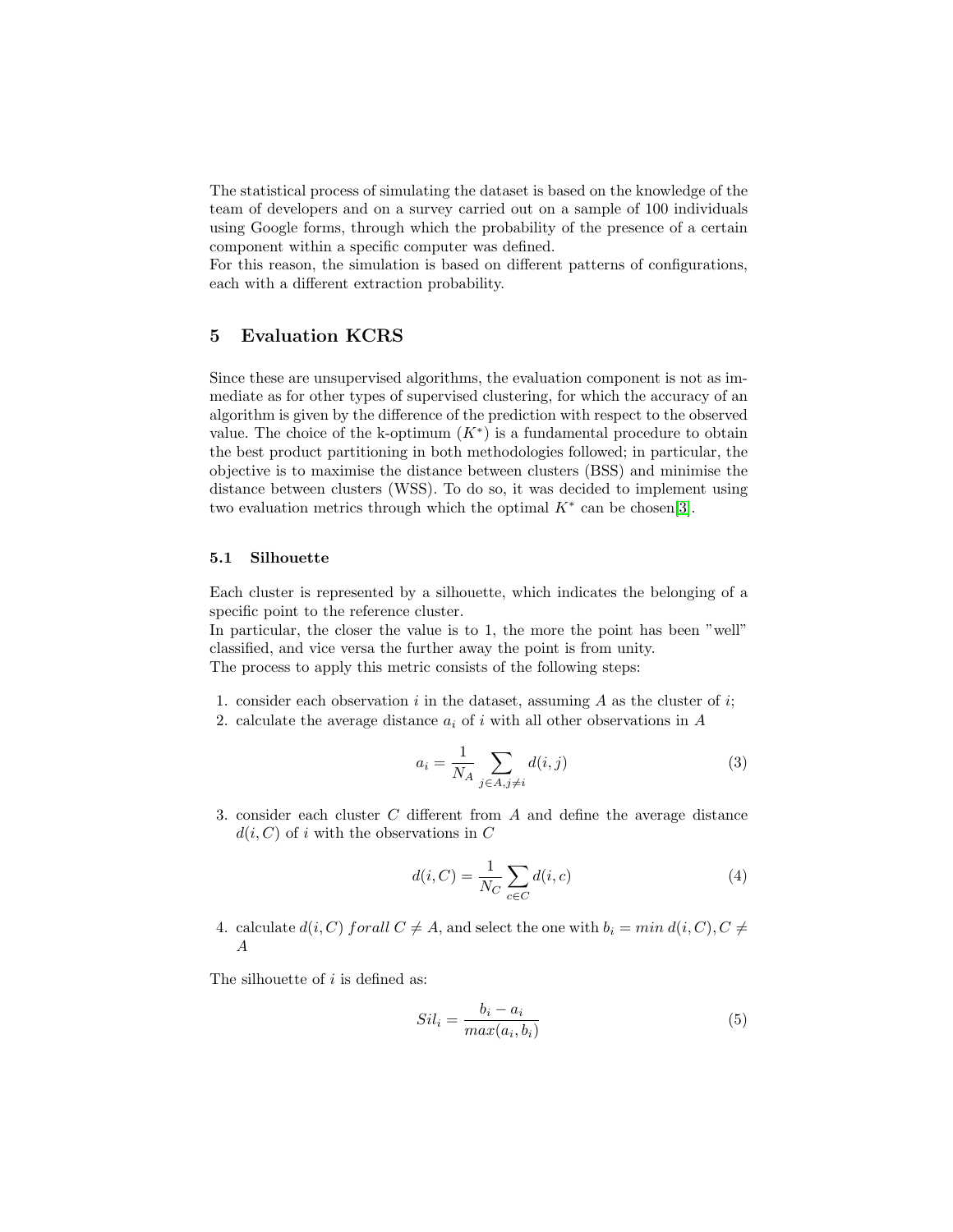Whereas the one used in the current project is the so-called Silhouette Media:

$$
sil_{av} = \sum_{i} \frac{sil_i}{N} \tag{6}
$$

The number of clusters  $k$  can be determined by choosing the value of  $k$  that leads to the highest average silhouette value.

## 5.2 Index of Calinski-Harabasz

For any number of clusters  $k \geq 2$ , the Calisnki Harabasz index is defined as:

$$
ch(k) = \frac{tr(B_k)/(k-1)}{tr(W_k)/(n-k)}
$$
(7)

Where  $n$  and  $k$  are the total number of observations and the number of clusters, respectively.  $tr(B_k)$  is the trace of the matrix of clusters between groups, while  $tr(W_k)$  is the trace of the matrix of clusters within groups. The optimal number of clusters is obtained at  $k$  for which there are large dissimilarities between clusters and large similarities within clusters: the solution is then the value of  $k$ that maximises  $ch(k)$ .

Both metrics give similar results in terms of  $k^*$  so we decided to use only one evaluation measure, in particular, we apply the average Silhouette as the default metric since it is the one with the highest level of explainability[\[14\]](#page-9-9).

## 6 Experimentation and results

In this section we report the results obtained with the KCRS algorithm. In the first results we simulate a given user who decides to do a search through his user id taking into account purchases made at the same retailer. The algorithm outputs a summary of past purchases "Previous Purchases" and then lists the two recommendations "Recommendations" (Table 1):

- The first recommendation refers to the product searched for within the same user category;
- The second recommendation refers to the product being similar to those previously bought by the user.

The two recommended products (Table 2) in this case are very similar to those previously purchased by the user, which means that the KCRS algorithm recommends correctly as it captures the similarity between purchased and recommended products.

In the second table the user enters both their id x, belonging to user category  $y$ , and a user category z within which the search is carried out. As can be seen from the table, this is similar to the first case, the difference being that the recommendation no longer refers to past purchases, but to the user category entered.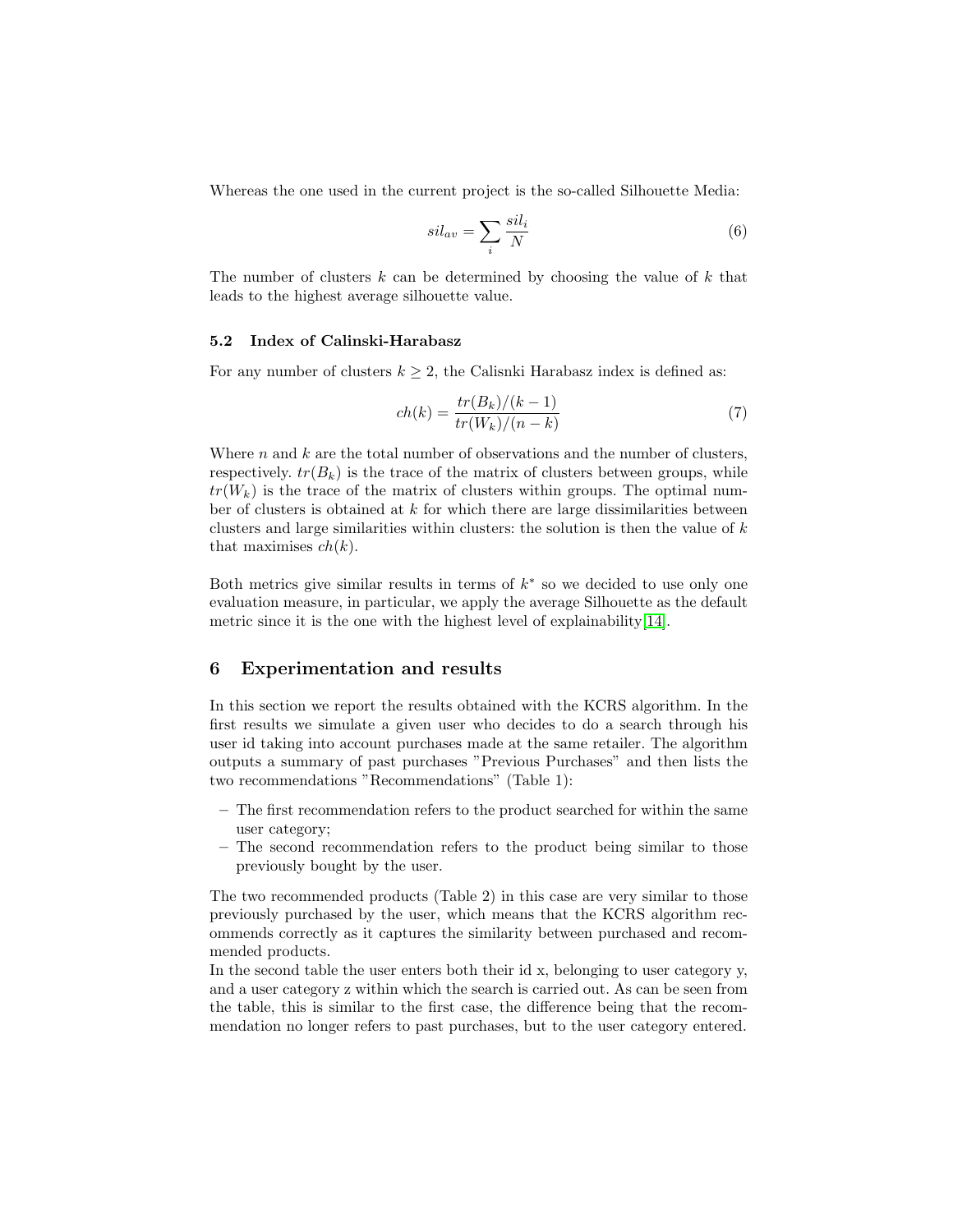In the last example (Table 3), where only user category y is entered, the recommendation is single. This is because, without the user id, the only recommendation proposed refers to similarity between users, i.e. products sold within the same user category. Consequently, the recommendation does not take into account products that have not been sold in the past, for the simple reason that a product is only assigned to a user category once it has been purchased.

These three short tables containing the results obviously cannot be defined as systematic verifications of the algorithm, but are intended to briefly summarise the functionalities and recommendations of the KCRS algorithm, which, as can be seen from the results just shown works and meets the initial needs of the customer.

|                 |      |                                |               | Previous Purchases |                     |        |      |  |
|-----------------|------|--------------------------------|---------------|--------------------|---------------------|--------|------|--|
| litems          | Id   | Processor                      | Ram           | Memory             | Price               | Quant. | year |  |
| litem 1         | 5447 | i7                             | 32            | 3072               | \$1.249,57          |        | 2019 |  |
| litem 2         | 9861 | R5                             | 18            | 1024               | \$938,66            | IО     | 2019 |  |
| Recommendations |      |                                |               |                    |                     |        |      |  |
| litems          | Id   | Processor                      | Ram           | Memory             | Price               | Quant. | year |  |
| litem 1         | 9794 | <sup>i5</sup>                  | 4             | 1024               | \$704,27            |        | 2018 |  |
| litem 2         | 98   | <sup>i5</sup><br>$m + 1$<br>н. | 4<br><b>D</b> | 256<br>$\cdots$    | \$948,23<br>$T$ $T$ |        | 2019 |  |

Table 1. Recommendation by user Id

| Previous Purchases |      |                                                            |     |        |            |        |      |  |
|--------------------|------|------------------------------------------------------------|-----|--------|------------|--------|------|--|
| litems             | Id   | Processor                                                  | Ram | Memory | Price      | Quant. | year |  |
| litem 1            | 3033 |                                                            | 16  | 3072   | \$1.424.44 |        | 2019 |  |
| litem 2            | 4821 | R9                                                         | 16  | 2048   | \$2.372,5  |        | 2019 |  |
| Recommendations    |      |                                                            |     |        |            |        |      |  |
| litems             | Id   | Processor                                                  | Ram | Memory | Price      | Quant. | year |  |
| litem 1            | 3528 | R3                                                         | 8   | 256    | \$456,24   |        | 2018 |  |
| litem 2            | 94   | i7<br>Table 2. Becommondation by user Id and user externue | 16  | 2048   | \$1.407,21 |        | 2019 |  |

Table 2. Recommendation by user Id and user category.

# 7 Conclusions

The work described in this paper provides an interesting case of using clustering algorithms within RS, in particular through an RS combining both Content Based and CF approaches.

Starting from a simulated dataset for the domain of e-commerce sites, in particular in the electronics and IT category, the KCRS algorithm allows, within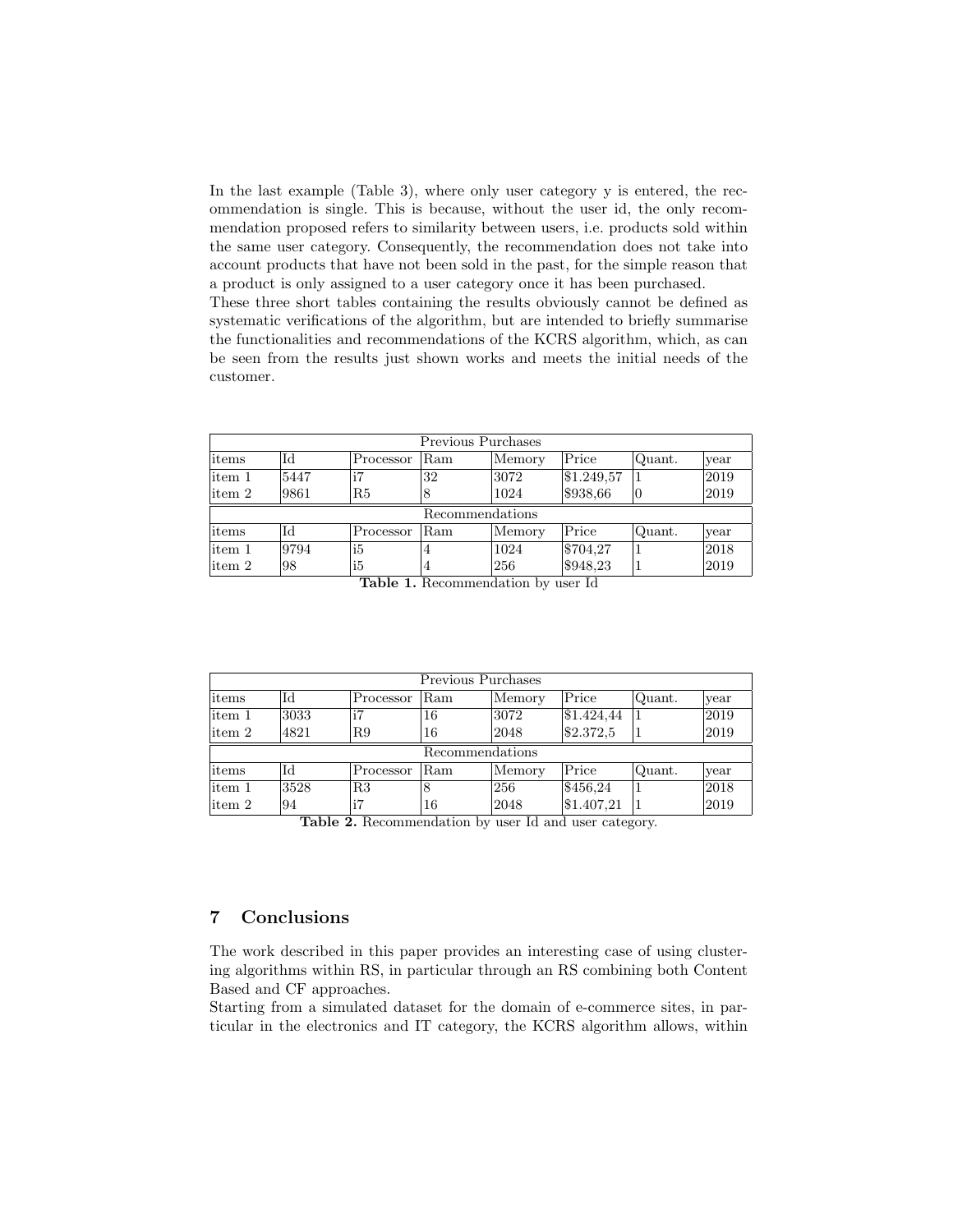|                 |      |               |                 | Previous Purchases |            |        |      |  |  |
|-----------------|------|---------------|-----------------|--------------------|------------|--------|------|--|--|
| litems          | Id   | Processor Ram |                 | $M$ emory          | Price      | Quant. | year |  |  |
|                 |      |               |                 |                    |            |        |      |  |  |
| Recommendations |      |               |                 |                    |            |        |      |  |  |
| litems          | ЪI   | Processor     | <sup></sup> Ram | $M$ emory          | Price      | Quant. | year |  |  |
| litem 1         | 5222 | i9            | 64              | 2048               | \$1.837,73 |        | 2019 |  |  |

Table 3. Recommendation by user category.

catalogues with considerable quantities of products, to make the most suitable recommendations for the customer's needs. The decision to use simulated data stems from the fact that NI's billing system is not yet linkable with the price lists of computer suppliers.

The simulated data has the sole purpose of testing and validating the developed algorithm, and then in the future applying KCRS to real data. In particular using K-Means, Hierarchical and Mini-Batch together with evaluation metrics for cluster separation, Silhouette and Calinski-Harabasz Index, it was concluded that the clusters found within the datasets are adequately separated to make personalised recommendations.

Some improvements and future developments consist in analysing further characteristics of the users e.g. the metadata associated with their profile. A user is described not only by job category, but can be categorised differently within the platform and, consequently, recommendations could achieve better accuracy. In addition, a test phase is planned to apply the Precision@K, Recall@K, F-measure@K metrics, which will allow a better assessment of the model's performance against recommendations.

## References

- <span id="page-8-0"></span>1. Sebastian Thrun, Wolfram Burgard Dieter Fox: Probabilistic Robotics (2005)
- <span id="page-8-5"></span>2. J. B. MacQueen (1967): "Some Methods for classification and Analysis of Multivariate Observations", Proceedings of 5-th Berkeley Symposium on Mathematical Statistics and Probability, Berkeley, University of California Press
- <span id="page-8-7"></span>3. Darius Pfitzner, Richard Leibbrandt, David Martin Ward Powers June: Characterization and evaluation of similarity measures for pairs of clusterings, 2009 Knowledge and Information Systems
- <span id="page-8-6"></span>4. K. Leonard, R. Peter J: Finding groups in data: an introduction to cluster analysis. New York etc : Wiley, 1990
- <span id="page-8-3"></span>5. Fernando Ortega e Angel Gonzalez-Prieto: Recommender Systems and Collaborative Filtering, (2020).
- <span id="page-8-2"></span>6. Ricci, Francesco and Rokach, Lior and Shapira, Bracha: Introduction to recommender systems handbook, ricci2011introduction, Springer 2011.
- <span id="page-8-4"></span>7. Thomas M. Mitchell. 1997. Machine Learning (1st. ed.). McGraw-Hill, Inc., USA
- <span id="page-8-1"></span>8. Michael Scholz, Verena Dorner, Guido Schryen, Alexander Benlian, A configurationbased recommender system for supporting e-commerce decisions, European Journal of Operational Research, Volume 259, Issue 1, 2017